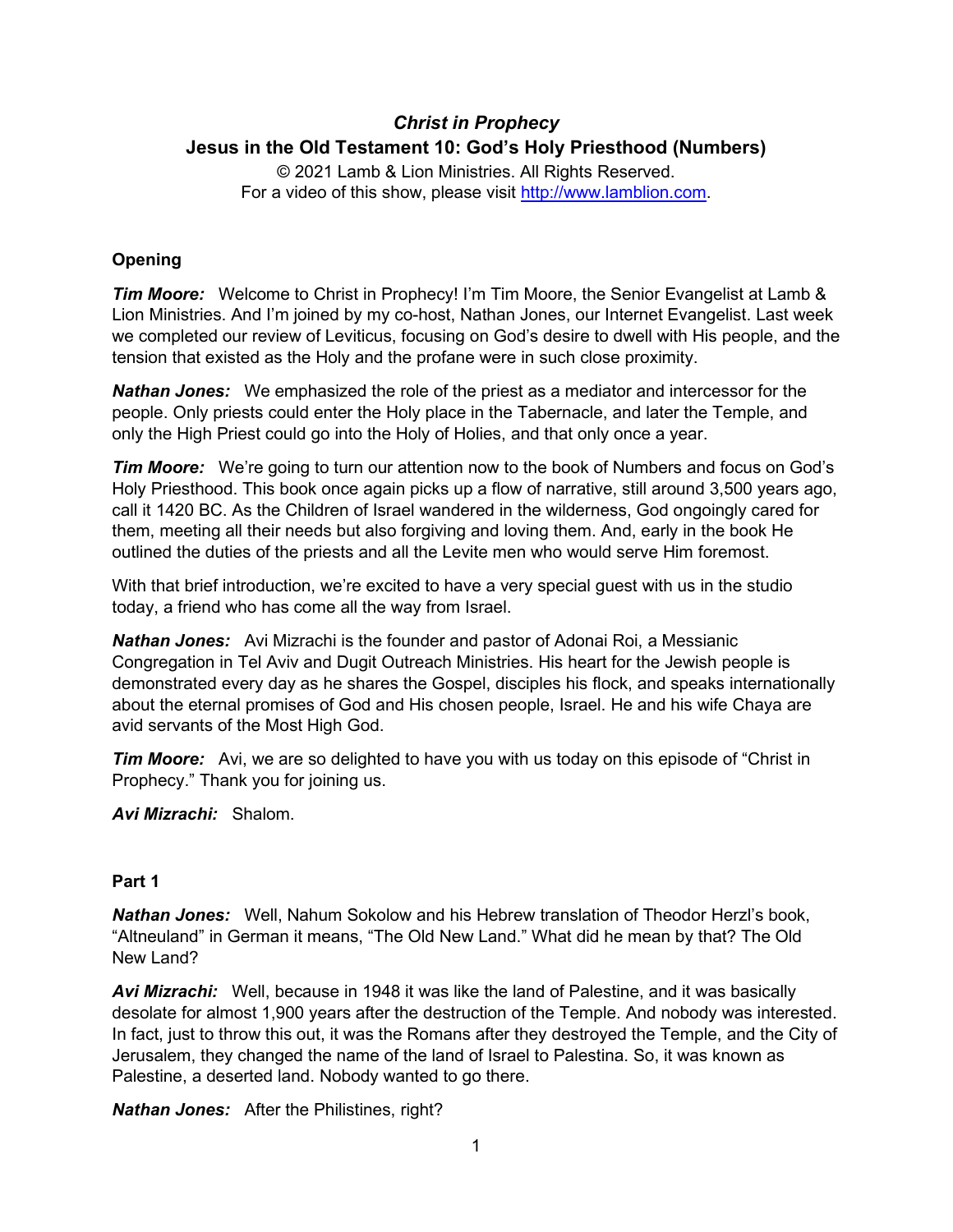#### *Avi Mizrachi:* Yes.

#### *Nathan Jones:* Okay.

*Avi Mizrachi:* And it's interesting that when they came to form this new city, the first city built by Jews that would speak Hebrew, they said we need a new name, so they called it Tel Aviv to remember the old, and now they are doing something new.

*Nathan Jones:* And the Hill of the Spring? Is there is a spring in Tel Aviv that it is named after?

*Avi Mizrachi:* Not necessarily, but it was spring for us, and it rings about springtime also, something new, fresh, after the winter has finished and now we are in springtime when everything is green.

*Tim Moore:* Well, speaking of names, I was interested when I was looking up some information on you, there is another Avi Mizrachi in Israel, he is a famous general in the IDF, and yet your name Avi comes from "Avraham" so, Abraham in English. And yet, you were also telling me something beautiful about the book we know of as Numbers in Hebrew it has a different name.

*Avi Mizrachi:* Yes, in Hebrew the name is "Bemidbar" which means in the desert. And it's beautiful because in the word bemidbar we have the word "davar" which is the Word of God. In other words, God is taking us to the desert to speak to us. So, the Israelites they entered the wilderness the desert in Exodus chapter 19, then they leave the Sinai Desert in Numbers 10.

*Tim Moore:* Beautiful. Well, as we look at what we call the Book of Numbers, or as you talk about in the wilderness, the obvious title, at least in English reflects the fact that God called the people to have a census to count the number of men. And at one point He said, "Count the number of first born, as opposed to the number of the Tribe of Levi." And these men from the Tribe of Levi were called to a very special role. And so, in addition to the historical narrative of this particular book there is also an emphasis on the priesthood, and on that special calling. So, from a Jewish perspective, Avi, what was the role of the priest? And who could aspire to actually serve in that special role?

*Avi Mizrachi:* Okay, well the priesthood, in Hebrew priest is "kohen" a priest so, he was serving unto the Lord, bringing in the sacrifices unto the Lord, and he was like the mediator between God and the people. And then you have also the Levites from the Tribe of Levi and they were serving the priests, and helping, but also they were in charge of the worship with instruments. So, it very interesting that when you study it to see how God has orchestrated all this together.

*Tim Moore:* Well, I'll also observe this at times the priest and the Levites were very zealous in defending the honor of the Lord, and in excising sin from the people. Other times they were not very zealous about defending the honor of the Lord. But as the people of Israel began to do what is described as playing the harlot, by marrying their sons with the daughters of Moab, and beginning to worship those false God's Aaron's grandsons, so a priest himself, Phinehas ruthlessly slayed both the Israelites and the Midianite women who had defiled the nation. And in doing so, he ended a plague that had come upon them in God's anger. That is in Numbers chapter 25. And yet, at other times the very sons of Levi were instigators of rebellion and wrongdoing, as when Korah rose up against Moses and tried to lead a rebellion against God's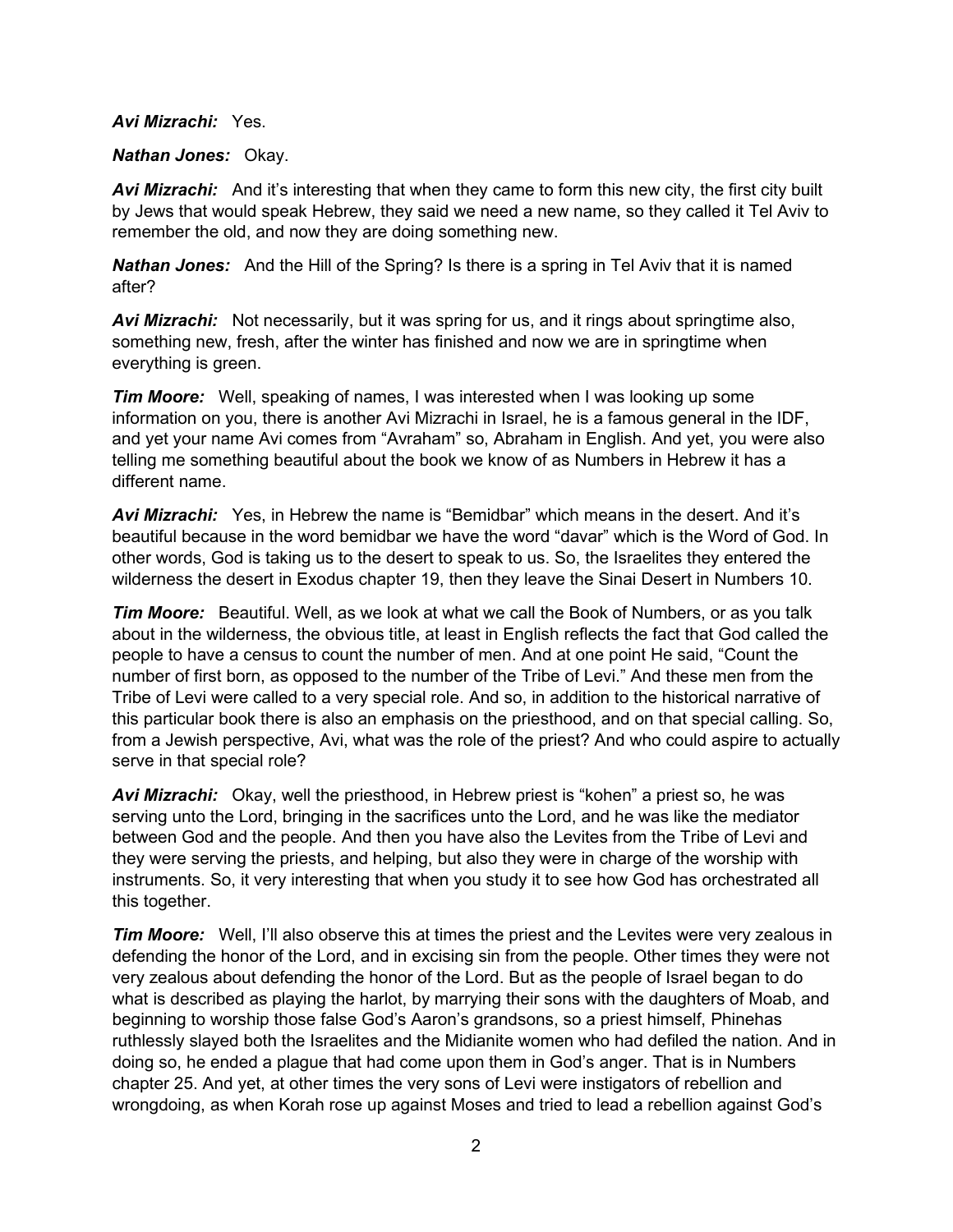chosen leader. And in that instance God brought down judgment, and the earth itself swallowed up Korah, and some of the others who had rebelled. Boy, I tell you what being a priest, even then was a heavy burden.

*Avi Mizrachi:* Yes, and it's in chapter 16 about the whole story of Korah, and it says there that he also took with him 250 leaders challenging Moses, and Aaron. And when you think about it, I mean, that definitely was a coup, you know, against the leadership, the anointed one that God had anointed. And then God brought His judgment, and all of them went under.

*Nathan Jones:* They did, yes. Numbers 22, I feel like it is an oasis in the middle of the desert of endless of counting, and numbers, because it is the story of Balaam and his talking donkey. Which is always interesting. But besides that, was it normal in the Bible for foreign entities, or foreign nations to call prophets to come and bring curses against Israel?

*Avi Mizrachi:* Well, in modern day, today we are used to that.

#### *Nathan Jones:* Yes.

*Avi Mizrachi:* Because when Israel declared independence, May 14, 1948, all our neighbors didn't say, "Ahlan Salaam," Welcome. Just the opposite; they declared war and they cursed us.

#### *Tim Moore:* Yes.

*Avi Mizrachi:* And they said, "We'll kill you and throw you to the sea." So, nothing has changed since then.

*Nathan Jones:* We are still living in Bible times.

**Avi Mizrachi:** But you know I would like to add with this issue of Balaam in chapter 24, by the way four times he asked Balaam to curse, Balak asked Balaam to curse Israel four times. And in chapter 24, in verse 17 it is toward the end of the time that he is blessing Israel. And then he goes, "I see him, but not now; I behold him, but not near; A star should come out of Jacob, a scepter shall rise out of Israel." Which I find it interesting because now we are talking about not just blessing Israel, but he is talking prophecy to the future, talking about King David, that he would reign over Israel. Well, not only King David, because the scepter is going to go to the son of King David, which is the Messiah.

*Nathan Jones:* Wow. All the way back in Numbers.

*Tim Moore:* I hadn't even thought about that. That is a beautiful insight, Avi. You know this book also tells us about God's indignation rising as the people alternately followed and obeyed, and then fell away and got into a cycle of grumbling and complaining. And in one instance he actually sent fiery serpents among them, and they would bite the people and many people perished. And then he told Moses to craft a bronze serpent and lift it on a pole. It seems kind of an odd practice, but anyone who looked at that bronze serpent, who trusted in God's provision would be healed, and would be protected from the fiery serpents. And not only is that bronze serpent on a pole become a symbol of modern medicine, that is what you see if you go to a doctor's office on their emblem, but Jesus cited that very incident as pointing to the Son of Man who would be lifted up, who would be raised up, and all who look to Him and put their trust in Him would be saved. And so, He said, "As Moses lifted up the serpent in the wilderness, even so must the Son of Man be lifted up; so that whoever believe will in Him have eternal life."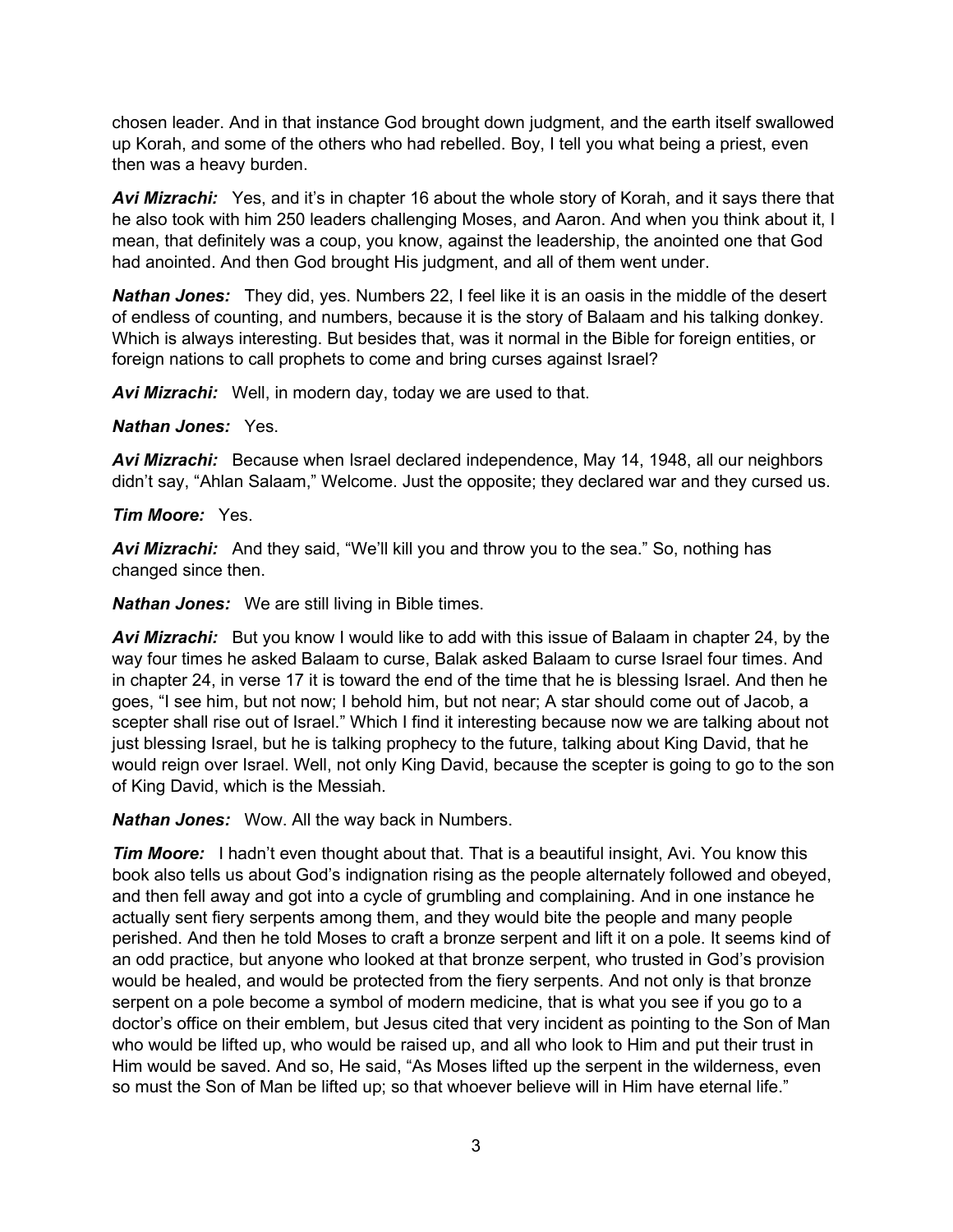*Avi Mizrachi:* Amen. Amen. And it is amazing because there is another scriptures where it says, "A person who hangs on a tree is cursed." So, in Jesus' time they had to look on this person who has been crucified, cursed but He became a curse for us. So that what? We may live. He could break the curse and heal us.

*Tim Moore:* Yes, so the serpent who was cursed by God was the one raised up on the pole. And Christ being cursed, another analogy I hadn't even thought of, quiet frankly.

*Nathan Jones:* Well, it is interesting as we study this series and try to find Jesus in the Old Testament, I think we find so many instances of God we don't think of, like the Shekinah Glory of God would come down onto the tabernacle outside the door as a pillar of clouds. And He didn't tolerate sin or rebellion, clearly as we read about in Korah's rebellion. And He rebuked, but He pardoned, He wasn't just a judge, but He was also very gracious and merciful. So, in Numbers let's look at it as the way it points to our High Priest. Does Numbers, do you believe as a book, point to Jesus Christ being our High Priest and mediator between Christians and Himself?

*Avi Mizrachi:* Yes, definitely. We know about Melchizedek in the book of Hebrews it talks about the Messiah, He's now king and he is the king of righteousness. Melchizedek means king of righteousness. So, it is very clear that this points out to the Messiah, our high priest, king, Messiah.

*Nathan Jones:* So, with Jesus you've got all three; you've got King, Priest, and Prophet all wrapped up in one, right?

## *Avi Mizrachi:* Yes.

## *Nathan Jones:* Wow!

*Tim Moore:* Well, I would echo that when you look at the book of Hebrews the writer says this, "The main point is this: we have such a high priest, who has taken His seat at the right hand of the throne of the Majesty in the heavens." So, Avi on that note we all agree Jesus is our high priest. But I wanted you to come today and share because you've been called of God to serve, in essence as a priest, a minister with a flock there in Israel, and proclaiming the Gospel of Jesus Christ. So, how did you come to know Him as your great God and savior? And how did you come to understand the calling He had placed on your life to serve in a role such as this.

*Avi Mizrachi:* Wow, do you have an hour?

## *Tim Moore:* I do.

*Avi Mizrachi:* Well, it is only by the grace of God. See I was, to make a long story short, I was born and raised in a Jewish family in Tel Aviv, Israel. My parents survived the Holocaust because they came from Europe in 1948. I finished high school and joined the Army; I was in the Israeli Air Force for four years. I was lost in sin in the world when I finished my duty to my country. I decided 35 years ago to come to America to explore America. I wanted to go to Las Vegas and gamble and become rich and all that nonsense.

*Nathan Jones:* You were a professional gambler, right? At that time period?

*Avi Mizrachi:* Well, not really but I was definitely a gambler.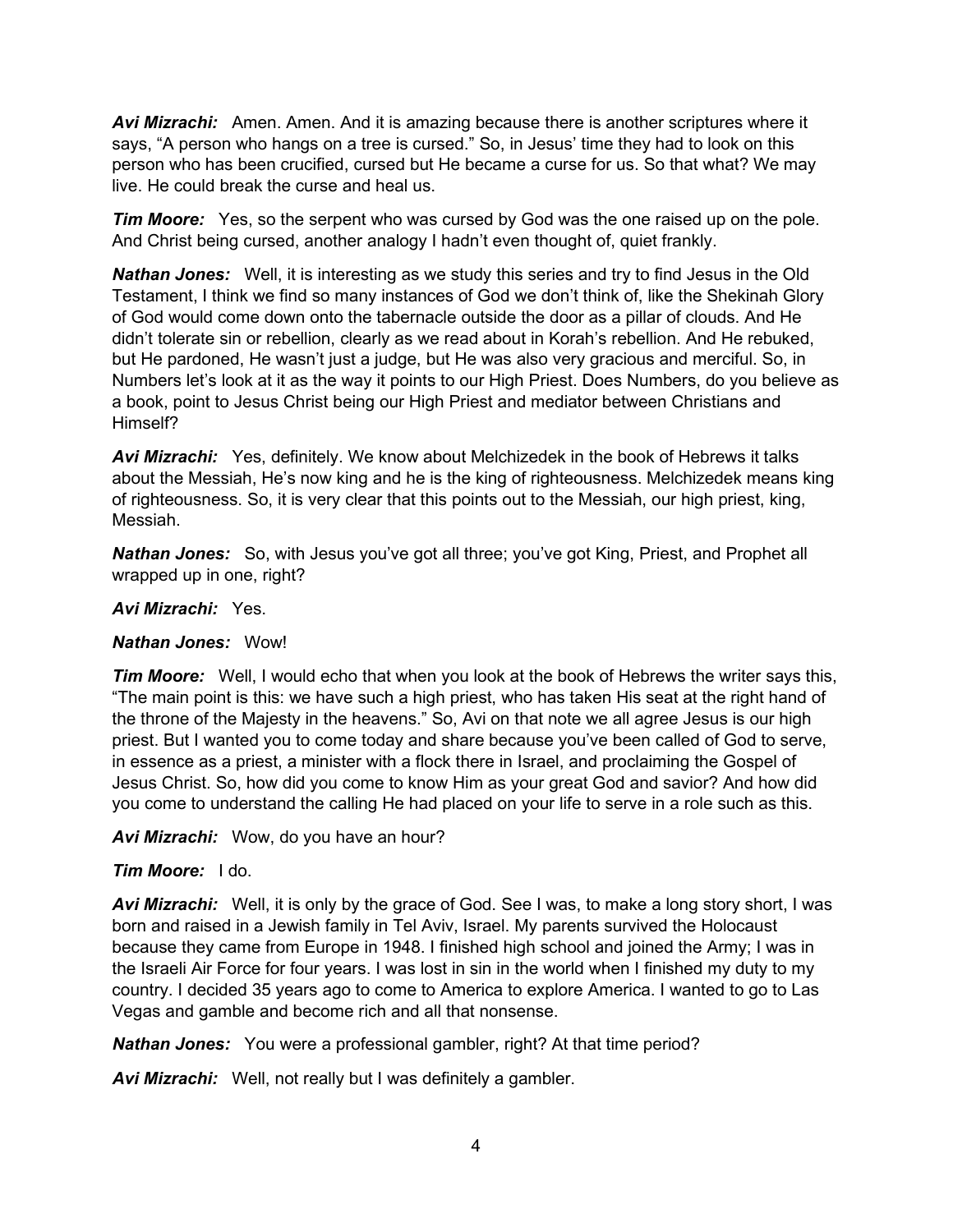*Nathan Jones:* So, don't play cards with you.

*Avi Mizrachi:* So, on my way to Las Vegas I stopped to visit my sister in Florida. And I didn't know she was a believer, she was married, and she is a believer. And she invited me to go to church. And my first reaction was, wait a minute, we are Jews! What's wrong with you? Jews don't go to church; don't you know that? What is going on here? But she challenged me in a very loving way, and said "It is beautiful, and this is what I think, and you will enjoy the music and everything, they have a choir, and a lot of single people." And I said, "I'll go check it out." And I was in shock because as a Jew when you talk to me about going to a church, I'm thinking, I'm going to a monastery. It's going to be dark. There's going to be monks and nuns, and a statue of holy Mary, and statues of all the saints which I have to bow down. Because I think that is what Christians do, they bow down and worship idols, they worship statues. So, I was in shock to come to an evangelical church and see this worship. And just watching those evangelicals Christians worshipping the Lord it provoked me to jealously. Something happened in my heart, and I wanted to cry. Again, it's the conviction, or the power of the Holy Spirit. But I was provoked to jealously by Christians who were worshiping God.

To make a long story short when I repented and accepted Jesus into my heart I realized that He was my Messiah. He is not somebody that came from Rome, but He is Jewish, He was born in our country and was raised in Galilee, Nazareth. He was a great prophet, a great teacher, healer, raised Lazarus from the dead. He's the anointed One, the Messiah. And He changed my life, and turned me around, and that's our message when we go to Israel and talk to the Israelis we tell them, "Wait a minute how did we miss this? He's our Messiah." And automatically Israelis respond like, "Wait a minute we thought that Jesus started a new religion in Rome." So, that is why it is so important for us to explain, and share the Jewishness of the Messiah, that He is one of us.

## *Tim Moore:* Beautiful.

*Nathan Jones:* When I lived in Philadelphia, it seemed like every third person was either Catholic, speaking of Rome, or Jewish, or Protestant. So, I had a lot of Jewish friends. But we are talking about Numbers here and always found it interesting, there are about 14 million Jews in the world and now half of them live in Israel right now? I think the other half live in Philadelphia. But so, it looks like Aliyah is continuing to grow.

# *Avi Mizrachi:* Yes.

*Nathan Jones:* I remember we came out to visit you maybe 10 years ago, and interviewed you, and Dr. Reagan asked you, "Where do you see Israel in the next 20 years? Will it survive?" So, then what are some of the challenges, can you share, that Israel is facing? Now that it is ten years later, and we got ten more years to that question, what are some of the blessings that you see Israel is getting, and some of the challenges that they are facing?

*Avi Mizrachi:* Let me just share this just to give some statistics. When Israel declared independence in 1948 there were about 600,000 Jews, about half a million Jews. When Israel declared independence all our neighbors declared war, and millions of them came and said, "Now we are going to kill the Jews, throw them to the sea." But they forgot something important; they forgot God. And my Bible says, "He that keepeth Israel shall neither slumber nor sleep." And since then you have to understand after the war was over refugees from all over the world from Europe, Jewish refugees from the out countries, came to Israel and within a couple of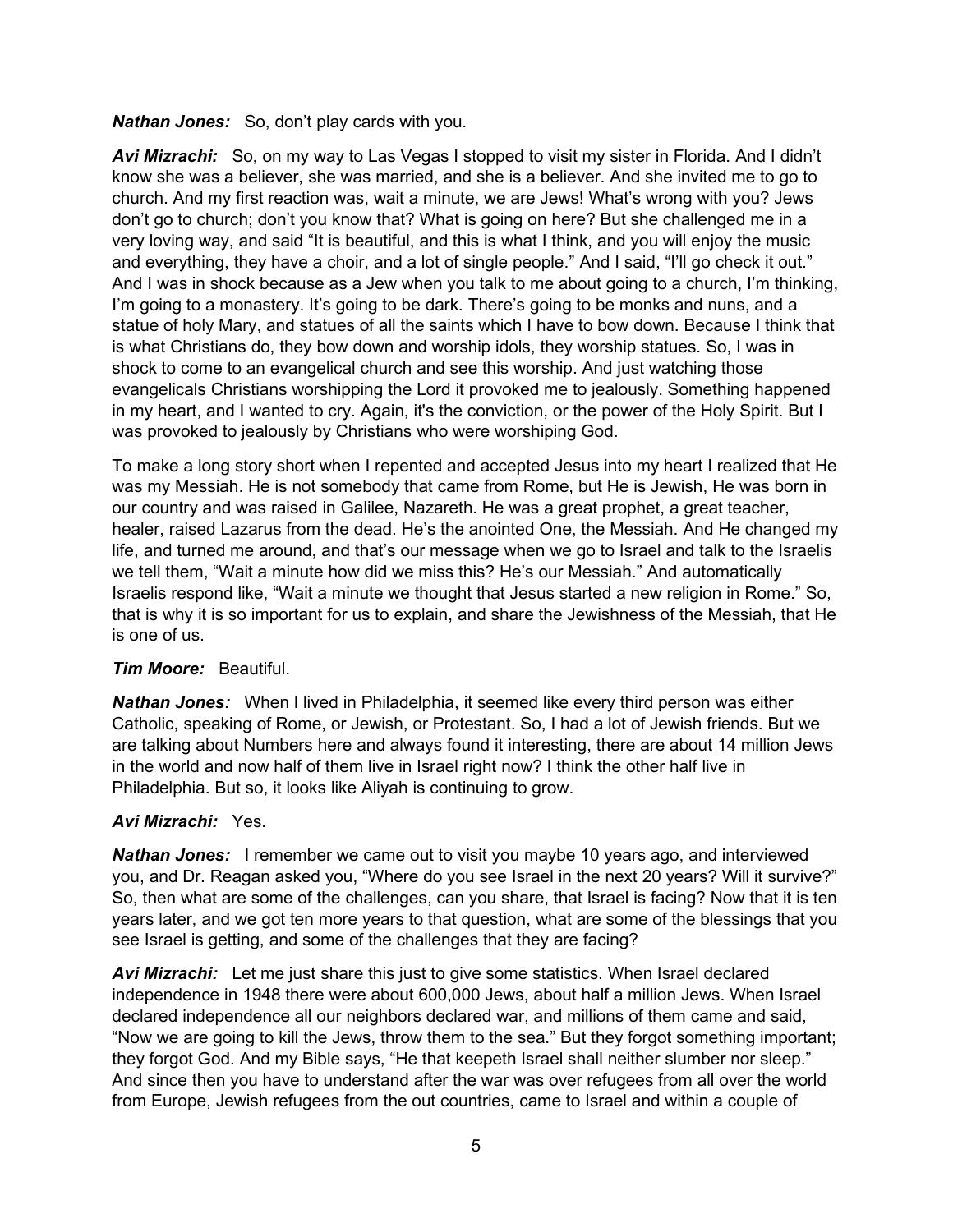years the population doubled. Can you imagine the problems it would cause if it happened here in Dallas. Every year Jews are still coming back home. In fact, right now even during the Covid, the Corona Virus that has been going on for the last year and a half or so, for the last year we have had an increase of 30% of Jews coming back home. In other words, more and more Jews have come in the last year, from America, from Russia, from France, from South Africa, and Latin America. Even during this time more and more Jews are still making Aliyah today to Israel.

*Nathan Jones:* And that is all in fulfillment of Ezekiel 36 and 37.

*Avi Mizrachi:* Exactly. We see the Scriptures still being fulfilled in our days. And more and more Jews live in Israel today than in the rest of the world.

*Nathan Jones:* So, that would be a big challenge then to try to integrate all those people into housing, and jobs, and things like that.

*Avi Mizrachi:* And coming from different countries, and different languages. Many of them have to learn Hebrew.

*Tim Moore:* Well, we know that today Jews want to stream to Israel, many of them are being motivated, and some of them can't even explain why. But there is an episode in Numbers that jumps out where they were reluctant to go into the land. God of course instructed Moses to send 12 spies to check out the land to kind of preview where they were going and so, the people would be ready to move forward and seize their promise. But they were discouraged when ten of the spies said, "Oh, we can't possibly conquer the land. The people are too big there. It's too difficult." And so, they rebelled against the Lord. And for their faithlessness at that moment God's anger was provoked and He said, "How long will this people spurn Me? And how long will they not believe in Me, despite all the signs which I have performed in their midst?" And eventually He pardoned their sin, but He sentenced them to wander 40 years through that wilderness you talked about. How many people today Jews and otherwise fail to seize the promises of God because they are spurning Him and they have not believed Him. They've not recognized the very promises that He is fulfilling before their very eyes, and demonstrating our own faithlessness, not just Jews but again too many Gentiles as well.

*Avi Mizrachi:* And it is interesting because that generation did not enter the Promise Land, it had to go to the next generation. When they came out of the wilderness in Numbers and they go to the hills of Moab and there only the next generation entered the Promise Land, because they had no faith in God.

*Nathan Jones:* Paul said in Romans 8:31, he says, "If God is for us, then who can be against us?"

## *Avi Mizrachi:* Amen.

*Nathan Jones:* If we'd only put our faith in Him, we'd know that He is for us. I think--especially you mentioned pandemic, how frustrated people are these days, and scared, and frightened. But if we had the big picture view that Jesus Christ is coming soon, and that He is going to put all things right and set up His Kingdom of peace, righteousness, and justice I think our lives would be a lot more relaxed. Wouldn't you say?

*Avi Mizrachi:* Yes, I totally agree. I live in Israel, and I just came to the States just a few days ago. And the message the Lord really spoke to me to speak wherever I go into churches is trust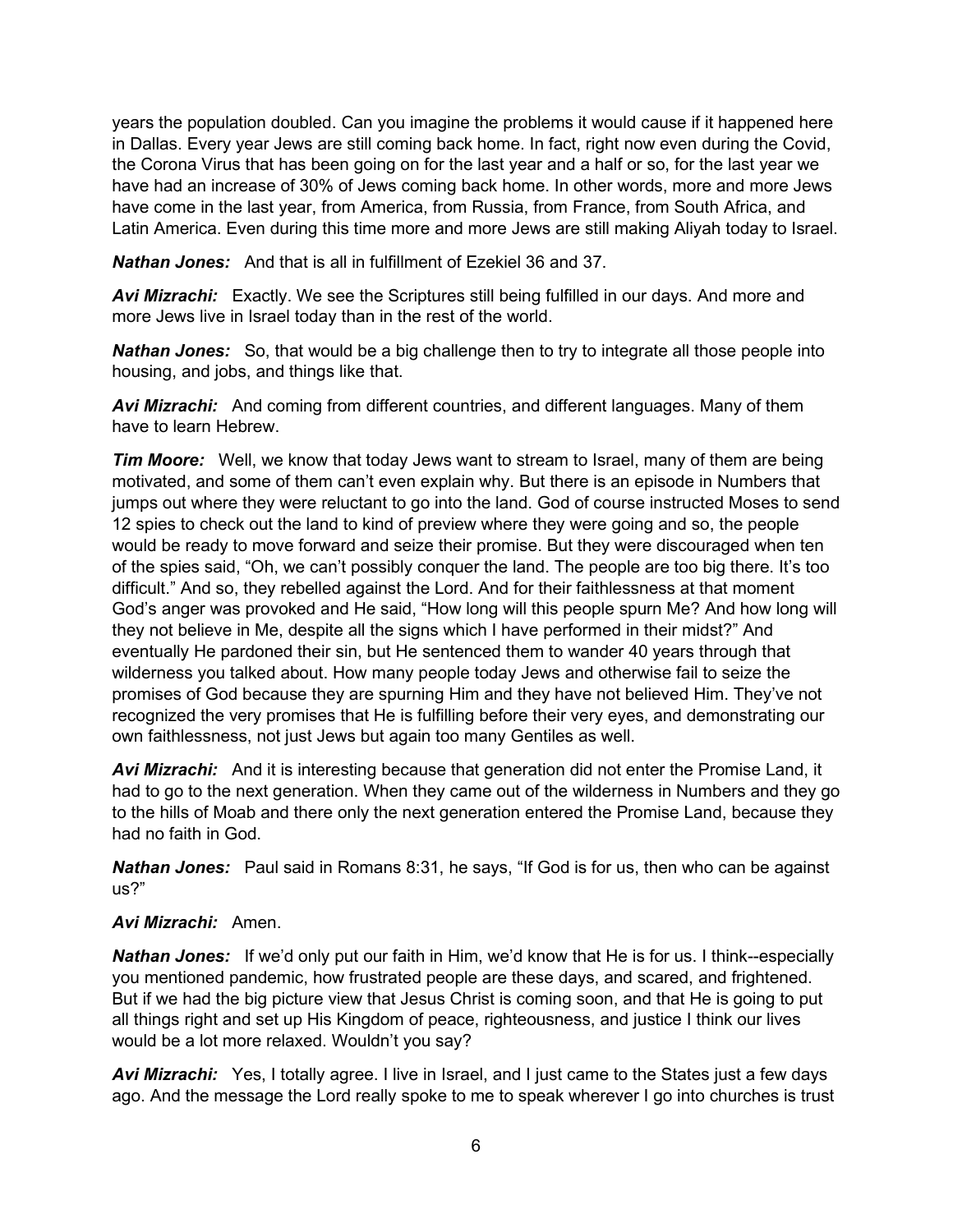in the Lord, because He is faithful. Trust Him. Don't depend on the things of this world. And God will shake the world, and He will shake the Church because He wants to get rid of all those things that we depend on the world systems. He wants us to totally depend on Him. Totally depend on Him. And I believe the word is, "Trust in the Lord with all your heart, and lean not onto your own understanding, in all your ways acknowledge Him and He shall direct your path." That is our message for today.

*Tim Moore:* Amen. You know perhaps the greatest miracle of all, demonstrated in Numbers and continued to be demonstrated in my life, is not just the regathering of the Jews to Israel in this day and age, but the fact that God in His graciousness loved and forgave, not just the Children of Israel when they rebelled against Him time after time, but He forgave me. He forgave us who put our trust in Him. And Paul cited in Romans 3:3, their faithlessness, talking about the Jewish people, did not nullify the faithfulness of God. And those reassuring words apply to all of us. God is always faithful. So, on that note Avi, God directed Moses to provide Aaron and his sons with a very special blessing to pronounce over the sons of Israel, as contained in Numbers 6:23-26. Could you give us that blessing reciting it in English and in Hebrew today?

*Avi Mizrachi:* Yes, I would be glad to do that. But if I may, I'd want to throw one sentence before that if I may. You know God took them to the wilderness for 40 years, and during the day He had the cloud, and during the night He had the fire. And you say, "Well, that is nice." But let me explain to you, I don't know how many of you have really gone to the desert and slept in the desert. I have during my Army Reserve time, I had to go to the desert for practice, and we slept in the desert. So, let me tell you two important things when you are in the desert. If you don't have water you die. Secondly during the day, it is so hot, you look for a cloud because you need the shade. So, God provided during the day a cloud to give them shade.

*Tim Moore:* I hadn't thought about that.

*Avi Mizrachi:* And at night it is freezing, in the desert it is freezing. You need to be by fire to keep you warm. And what did He give them at night? Fire. In other words, God is the provider during the day, and during the night 24/7.

*Tim Moore:* Beautiful. That is beautiful.

*Avi Mizrachi:* And then later on we know the story of the rock, it didn't have water. Touch the rock, and the water came out, and for us of course the Rock is of course Yeshua, Jesus. He is the Provider. He takes care of us. Amen.

*Nathan Jones:* The living water.

*Tim Moore:* Amen.

*Avi Mizrachi:* So, you want me to do the Aaronic Blessing?

*Tim Moore:* The Aaronic Blessing.

*Avi Mizrachi:* I'm going to do it in Hebrew my mother tongue.

*Tim Moore:* Yes.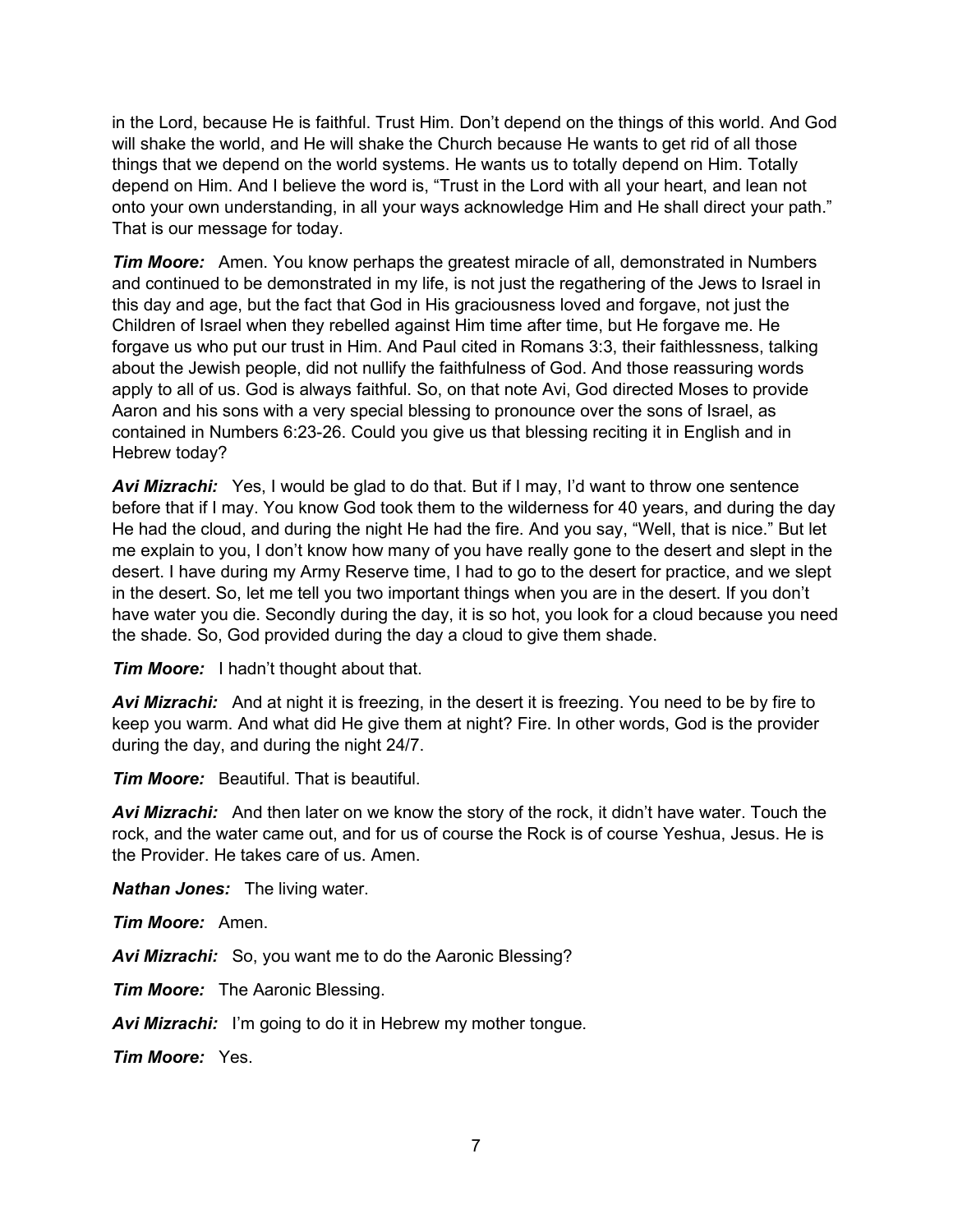*Avi Mizrachi:* Amen. Y'varech'cha Adonai v'yishm'recha. Ya'eir Adonai panav eilecha vichunecha. Yisa Adonai panav eilecha v'yaseim l'cha shalom. Shalom. Shalom Yeshua Hamashiach

May the peace of the Prince of Peace be upon you, and your family, and your homes. In Jesus name, amen.

*Tim Moore:* Amen. Amen. Avi, thank you very much for being with us today. And Godspeed to you and your ministry.

*Avi Mizrachi:* My pleasure.

*Tim Moore:* Shalom my friend.

*Avi Mizrachi:* Shalom, thank you.

## **Part 2- Signs of the Times: Praying for Israel**

*Tim Moore:* Well, while we have Avi Mizrachi with us here today, Avi I want you to share with me and with our audience how we can be praying for the people of Israel, for believers in Israel, and what the Lord is doing right there in the Promise Land.

*Avi Mizrachi:* Yes, definitely. You know the scriptures talks about praying for our government, people in authority. And I just want to encourage you to pray for our new Prime Minister Naftali Bennett. He is doing a great job, and he definitely needs our prayers with all the turmoil that is going on around us.

*Tim Moore:* There is certainly a lot of that.

*Avi Mizrachi:* And then the Scriptures says to pray for the peace of Jerusalem; "Sha'alu Shalom Yerushalayim." And we know that the only peace that a person can have is through the Messiah, Yeshua, He is the Prince of Peace. So, pray for the salvation of the nine million people who live in the land of Israel; almost seven million Jews, and almost two million Arabs who live in the land of Israel. We need, desperately need, the Savior in our lives. And also, we want to encourage you to pray for the believers in the land, the body of Christ, the body of believers in the land.

*Tim Moore:* Which is growing even now.

*Avi Mizrachi:* Yes, it is growing. And now we have about 20,000 believers in the land of Israel, being a living testimony. We meet regularly together, and we pray together. We are a small body, but we love one another, and we respect one another, and pray together often, and take communion together. So, pray for the body of believers. We have a lot of challenges, and it is not easy, but God is good. God is faithful. And I want to encourage you to connect with a local body like you do. Connect with a local body and pray for us that the kingdom of God will expand in the land of Israel.

And the third thing that I want to ask you to pray is the whole situation with Iran. We know that our enemy, Iran, and the regime there they said very openly that they want to destroy Israel from the map. Wipe Israel from the map. And they are working very hard to become nuclear. And we know that eventually somebody has to stop them. Of course, we believe in God, and He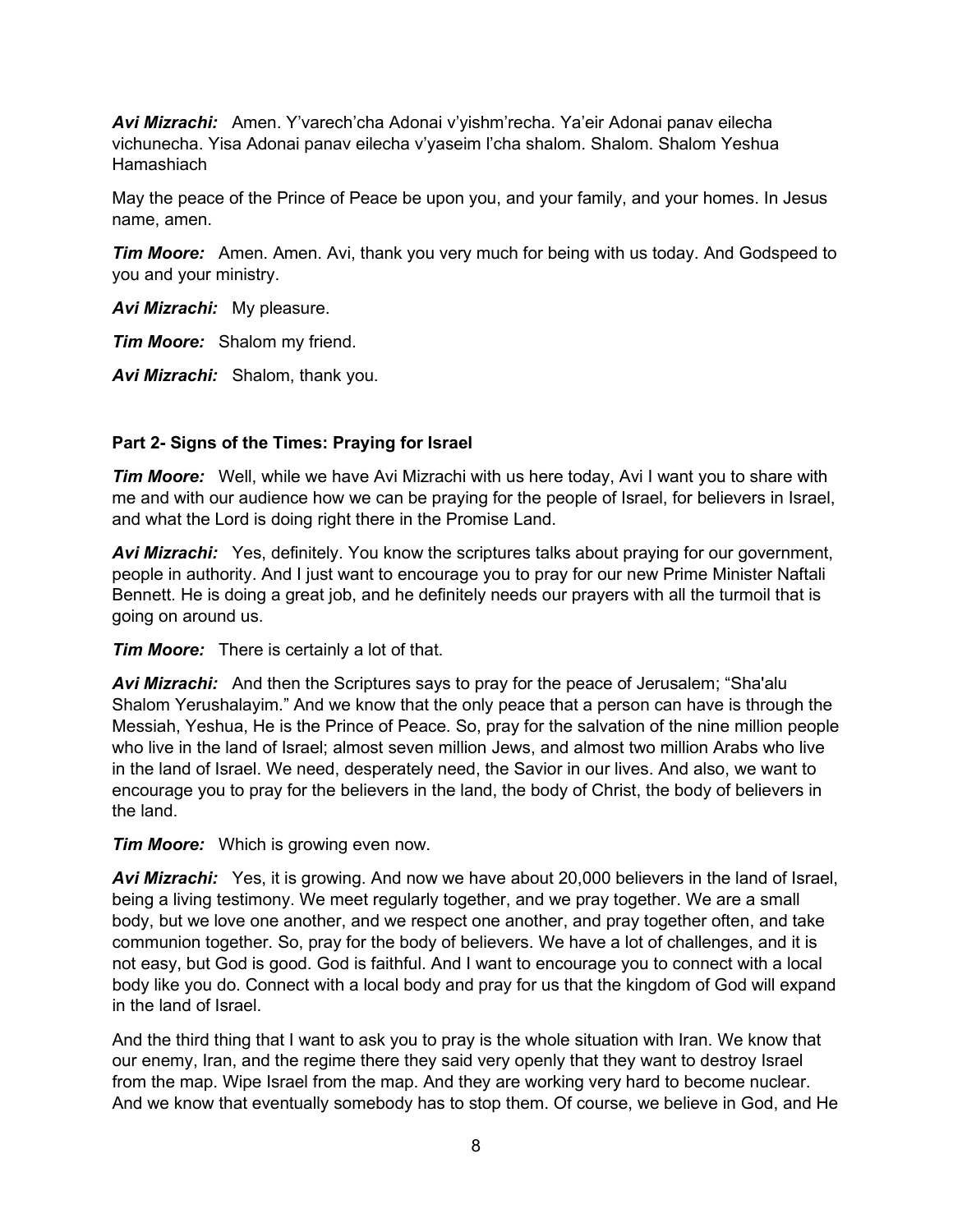that keepeth Israel shall not slumber nor sleep. But with this we know that somehow we will have to stop them from becoming nuclear because they will shoot the nuclear bomb against us. So, the whole situation is not a simple situation. So, we ask you to pray for us. Pray for the country of Israel, for the people of Israel, for the salvation of Israel, and pray for our Prime Minister for such a time as this.

*Tim Moore:* Well, we will do that. Not only for those three requests, Avi, but I will add one more. We will pray for you, and others like you who God has called to be intercessors, to be following in that line of the holy priesthood to be serving the flock there in Israel. So, for you, for the people at Dugit Outreach Ministries, for Adonai Roi that you would be blessed and the Lord would provide a great outpouring of blessing through you. And counting myself I am going to grab a hold of you like the other nine Gentiles will eventually and ask you to take me back with you to Israel. My brother, Godspeed to you as you serve the Lord mightily.

*Avi Mizrachi:* Amen. Thank you.

*Tim Moore:* Amen, sir.

*Avi Mizrachi:* Thank you.

*Tim Moore:* And Godspeed.

## **Part 3**

*Nathan Jones:* Well, Tim, I love Avi's passion for the Lord and his dedication to sharing the Gospel with both the Jews and Gentiles.

**Tim Moore:** So, do I. And because Avi Mizrachi is such a great friend of this ministry, we want to offer a special DVD featuring him on the cover this week. For a donation of \$10 or more, we will send you a copy of *Messianic Judaism*. If you'd like to know more about the growing number of Jewish believers who are following Yeshua, Jesus, you'll want a copy of this DVD.

You know, Nathan, the Law regarding the Old Testament priests seems absolutely overwhelming.

*Nathan Jones:* Well, it was. Many of them failed, just like Nadab and Abihu. They could not faithfully maintain the precarious intersection of the holy and the profane. And by the time that Jesus arrived, most priests and Levites did not even have the spiritual discernment to recognize Him.

*Tim Moore:* The tendency to become calloused toward the things of God is evident in all of us. But all of us who are set apart to serve God have an important responsibility.

*Nathan Jones:* Numbers describes how most of the Jews faltered in their covenant with God. Their faith wavered just as they were poised to seize the Promise Land. And for their faithlessness, they were condemned to wander in the wilderness, or desert for 40 years.

*Tim Moore:* Our Key Verse this week is Numbers 14:20. As He rebuked the rebellious Children of Israel, God said, "as I live, all the earth will be filled with the glory of the LORD." He said that only Joshua and Caleb would live to enter the promised land.